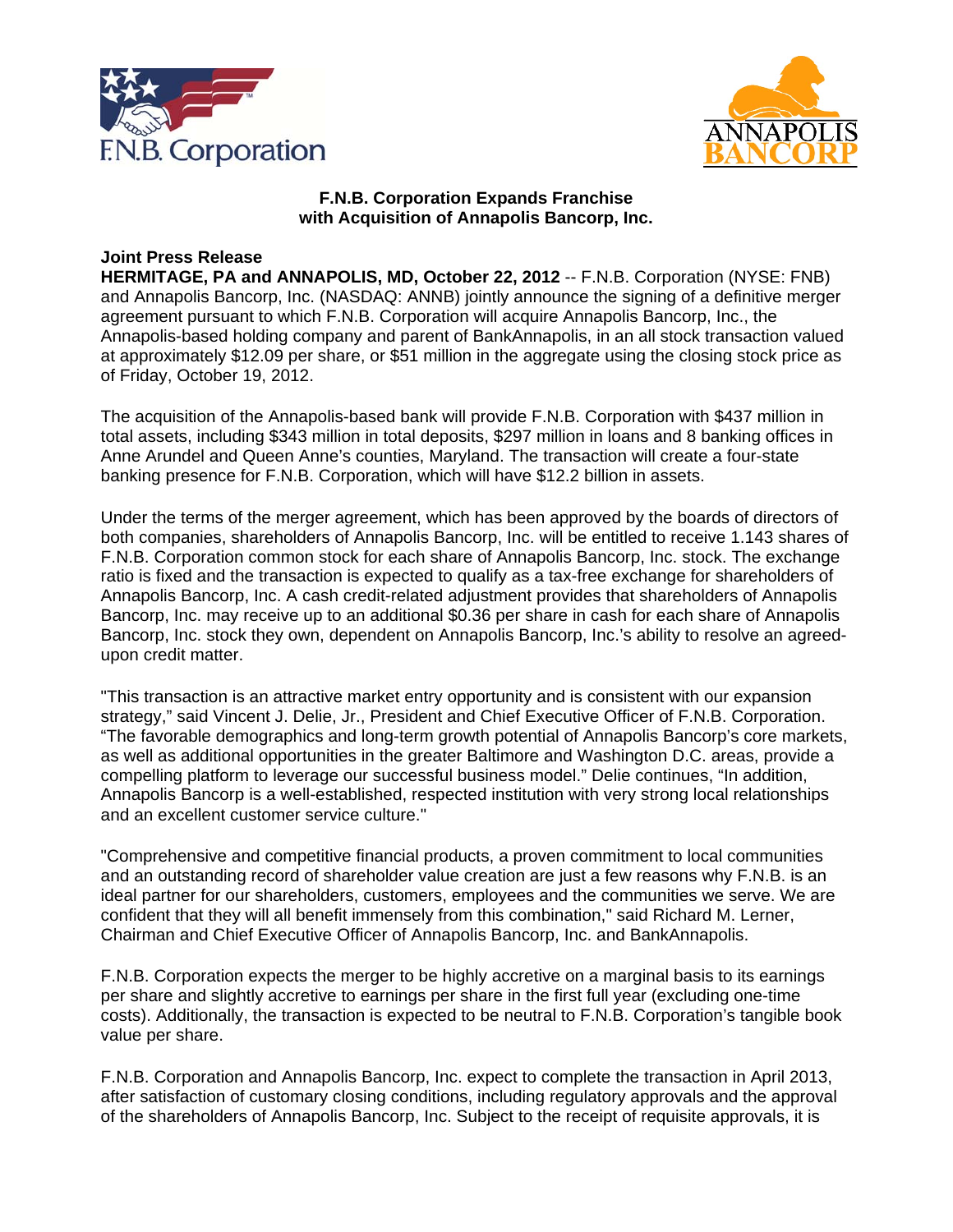expected that Annapolis Bancorp, Inc. will redeem all of its preferred stock held by the U.S. Treasury under the Capital Purchase Program prior to closing or it will be extinguished upon closing of the merger.

RBC Capital Markets, LLC acted as financial advisor to F.N.B. Corporation, and Sandler O'Neill + Partners L.P. acted as financial advisor to Annapolis Bancorp, Inc. and rendered a fairness opinion to the Board of Directors of Annapolis Bancorp, Inc. in conjunction with this transaction. Reed Smith LLP served as legal counsel to F.N.B. Corporation and Patton Boggs LLP served as legal counsel to Annapolis Bancorp, Inc.

An investor presentation will be available through the "Shareholder and Investor Relations" section of F.N.B.'s Web site at www.fnbcorporation.com.

## **ADDITIONAL INFORMATION ABOUT THE MERGER AND WHERE TO FIND IT**

F.N.B. Corporation will file a registration statement on Form S-4 with the SEC. The registration statement will include a proxy statement/prospectus and other relevant documents relating to the merger.

SHAREHOLDERS OF ANNAPOLIS BANCORP, INC. ARE ADVISED TO READ THE PROXY STATEMENT/PROSPECTUS WHEN IT BECOMES AVAILABLE AND ANY OTHER RELEVANT DOCUMENTS FILED WITH THE SEC, AS WELL AS ANY AMENDMENTS OR SUPPLEMENTS TO THOSE DOCUMENTS, BECAUSE THEY WILL CONTAIN IMPORTANT INFORMATION.

The proxy statement/prospectus and other relevant materials (when they become available), and any other documents F.N.B. Corporation and Annapolis Bancorp, Inc. have filed with the SEC, may be obtained free of charge at the SEC's website at www.sec.gov. In addition, investors and security holders may obtain free copies of the documents F.N.B. Corporation has filed with the SEC by contacting James Orie, Chief Legal Officer, F.N.B. Corporation, One F.N.B. Boulevard, Hermitage, PA 16148, telephone: (724) 983-3317 and free copies of the documents Annapolis Bancorp, Inc. has filed with the SEC by contacting Edward J. Schneider, Chief Financial Officer, Annapolis Bancorp, Inc., 1000 Bestgate Road, Suite 400, Annapolis, MD 21401, telephone: (410) 224-4455.

F.N.B. Corporation and Annapolis Bancorp, Inc. and certain of their directors and executive officers may be deemed to be participants in the solicitation of proxies from Annapolis Bancorp, Inc. shareholders in connection with the proposed merger. Information concerning such participants' ownership of Annapolis Bancorp, Inc. common stock will be set forth in the proxy statement/prospectus relating to the merger when it becomes available. This communication does not constitute an offer of any securities for sale.

### **About F.N.B. Corporation**

F.N.B. Corporation, headquartered in Hermitage, PA, is a diversified financial services company with total assets of \$11.8 billion. F.N.B. Corporation is a leading provider of commercial and retail banking, leasing, wealth management, insurance, merchant banking and consumer finance services in Pennsylvania, Ohio and West Virginia, where it owns and operates First National Bank of Pennsylvania, First National Trust Company, First National Investment Services Company, LLC, F.N.B. Investment Advisors, Inc., First National Insurance Agency, LLC, F.N.B. Capital Corporation, LLC, Regency Finance Company and F.N.B. Commercial Leasing. It also operates consumer finance offices in Kentucky and Tennessee.